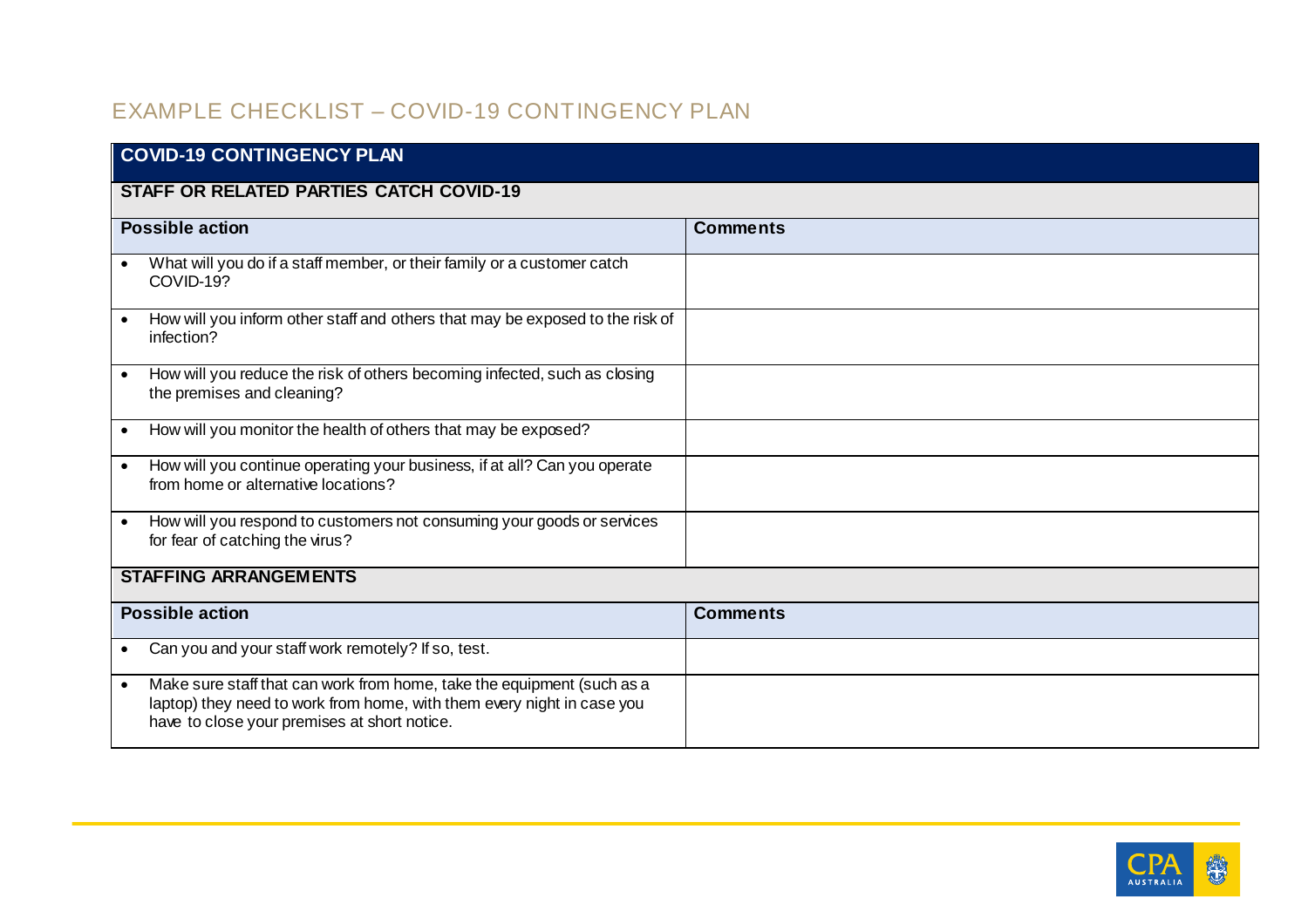|           | <b>COVID-19 CONTINGENCY PLAN</b>                                                                                                                                                                |                 |  |
|-----------|-------------------------------------------------------------------------------------------------------------------------------------------------------------------------------------------------|-----------------|--|
| $\bullet$ | Do you have the support systems in place to assist staff working from home,<br>including technology support and appropriate cybersecurity?                                                      |                 |  |
| $\bullet$ | Update your work from home protocols to factor in security risks.                                                                                                                               |                 |  |
| $\bullet$ | Do you need to invest in any technology to allow staff to work remotely?                                                                                                                        |                 |  |
| $\bullet$ | If staff cannot work remotely and there is no work for them, can they take<br>leave and/or undertake [online] training courses?                                                                 |                 |  |
|           | Consider developing a special roster so that critical staff are always<br>available to keep essential business systems and processes running, and/or<br>that you have a skeleton staff on site. |                 |  |
|           | Have you revisited staff travel plans and their attendance at events?                                                                                                                           |                 |  |
|           | What arrangements have you put in place to reduce the risk of staff<br>becoming infected, especially staff working in your premises? This could<br>include things such as hand sanitisers.      |                 |  |
|           | Ensure regular communication with staff, including regular check ins on their<br>health and the health of their family.                                                                         |                 |  |
|           | Update your staff records to ensure contact details are correct.                                                                                                                                |                 |  |
|           | <b>SUPPLY CHAIN DISRUPTIONS</b>                                                                                                                                                                 |                 |  |
|           | <b>Possible action</b>                                                                                                                                                                          | <b>Comments</b> |  |
| $\bullet$ | Ask your suppliers whether they expect the crisis will impact their ability to<br>supply your needs.                                                                                            |                 |  |
| $\bullet$ | Establish relationships with alternative suppliers and test how quickly they<br>can meet your requirements. Start price negotiations early.                                                     |                 |  |

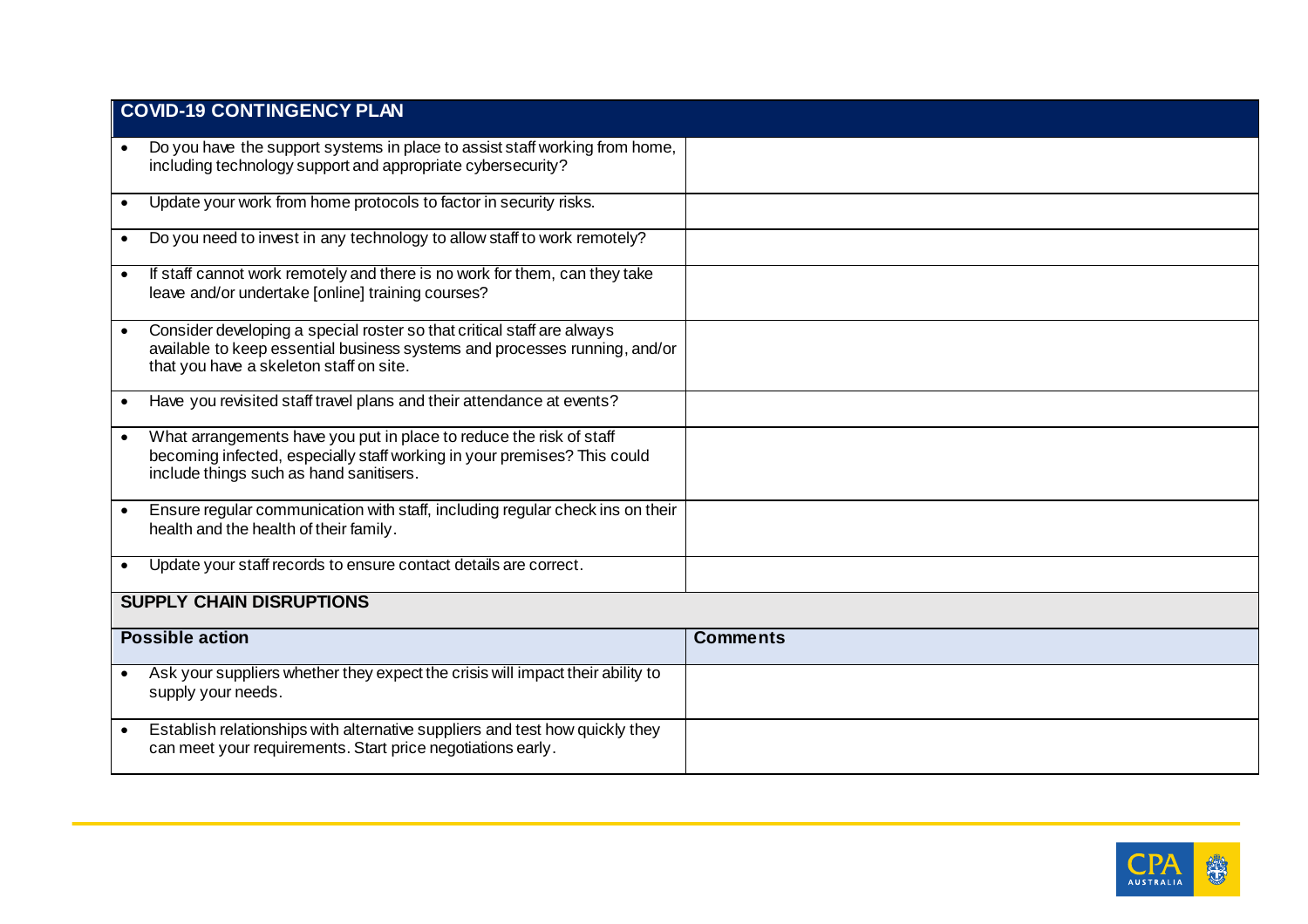| <b>COVID-19 CONTINGENCY PLAN</b>                                                                                                                                                          |                 |  |  |  |
|-------------------------------------------------------------------------------------------------------------------------------------------------------------------------------------------|-----------------|--|--|--|
| Look for local alternative suppliers, even if more expensive.                                                                                                                             |                 |  |  |  |
| If you intend to reduce orders over the crisis, inform your suppliers and<br>$\bullet$<br>check your supply contracts to see in what circumstances you can cancel<br>orders if necessary. |                 |  |  |  |
| <b>CUSTOMERS</b>                                                                                                                                                                          |                 |  |  |  |
| <b>Possible action</b>                                                                                                                                                                    | <b>Comments</b> |  |  |  |
| If you have received orders that you cannot fill, tell the customers as soon as<br>$\bullet$<br>possible and help them find alternative suppliers.                                        |                 |  |  |  |
| If they are debtors, ask them when they expect to pay you.<br>$\bullet$                                                                                                                   |                 |  |  |  |
| Make it known to existing customers that you are open for business.<br>$\bullet$                                                                                                          |                 |  |  |  |
| Providing incentives for existing customers to introduce their family and<br>$\bullet$<br>friends to your business.                                                                       |                 |  |  |  |
| Do you need to cancel events for customers?<br>$\bullet$                                                                                                                                  |                 |  |  |  |
| Make sure your premises are clean and hygienic for customers. For<br>$\bullet$<br>example, have hand sanitiser readily available.                                                         |                 |  |  |  |
| If necessary, update your sales contracts to reduce the risk of customers<br>cancelling sales unnecessarily.                                                                              |                 |  |  |  |
| <b>IMPLEMENTING THE PLAN</b>                                                                                                                                                              |                 |  |  |  |
| <b>Possible action</b>                                                                                                                                                                    | <b>Comments</b> |  |  |  |
| Consider establishing a COVID-19 response team to assist you manage<br>$\bullet$<br>through the crisis and the recovery.                                                                  |                 |  |  |  |